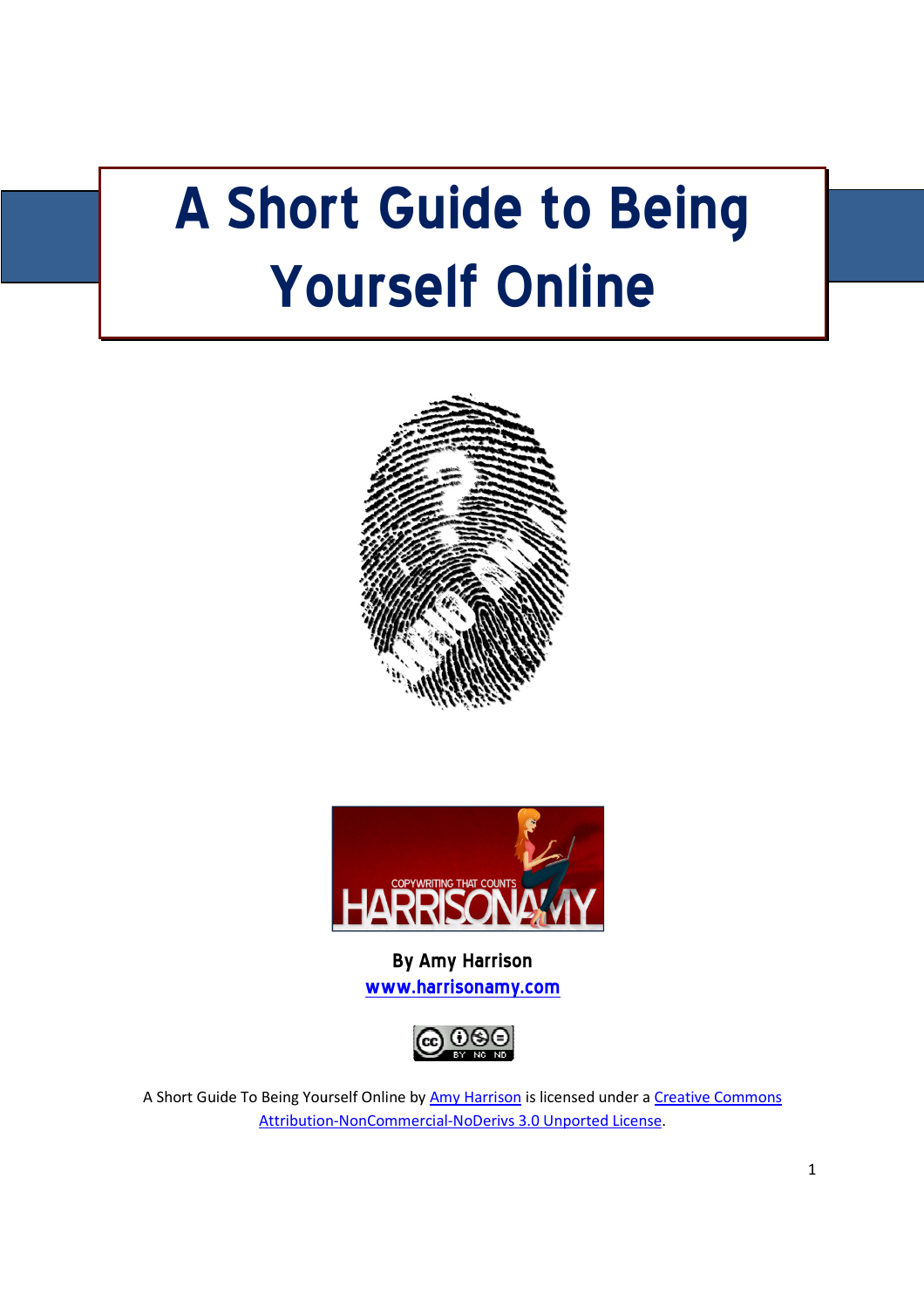### **How to Be Yourself Online**



Hello! And welcome to "How to Be Yourself Online." This eBook is based on a workshop I ran with the same title, and I've tweaked the content to make it more specific to small businesses.

In these next few pages, we're going to:

- Explore the different ways you share your personality online
- Discover why some "Internet Celebrities" have improved their expert status by being themselves
- Learn how you can be an expert by being yourself and doing what you love
- Explore different ways you can communicate this online

This worksheet is published under a Creative Commons Attribution-NonCommercial-NoDerivs 3.0 Unported License which means you can share it with anyone as long as you don't modify it at all and you attribute my name as the author.

So if you know a blogger or business owner who might find this introductory guide to being yourself online, please pass it on!

Thank you!

If you have feedback or questions I'd love to hear from you: amy@harrisonamy.com

Enjoy!

Any Harrison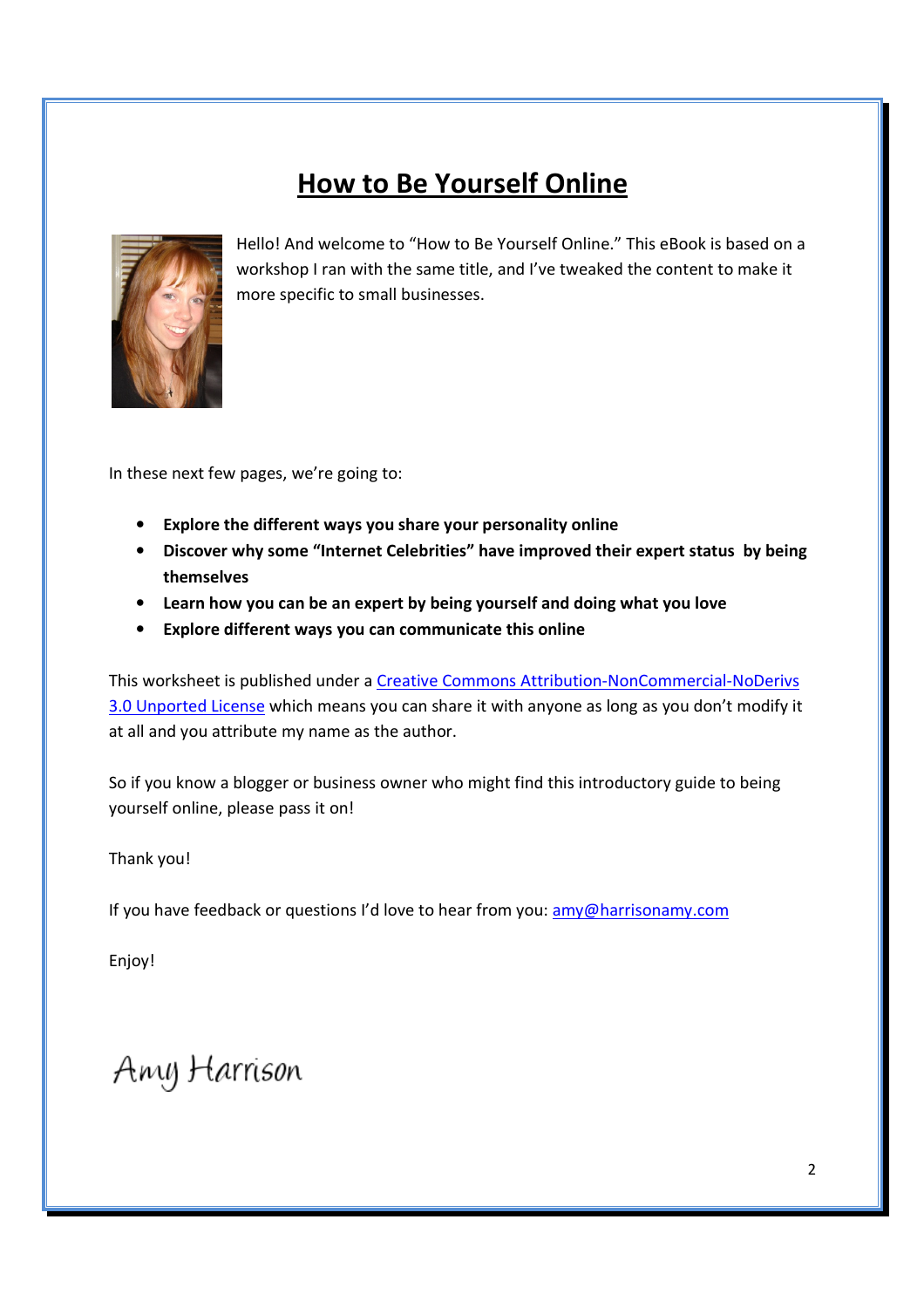# **Contents**

| Being yourself online and offline                   | Pg4             |
|-----------------------------------------------------|-----------------|
| Can you have split personalities online?            | Pg <sub>5</sub> |
| How do you set your privacy boundaries?             | Pg <sub>6</sub> |
| Why is your online personality so important anyway? | Pg 7            |
| <b>Successful online personalities</b>              | Pg <sub>8</sub> |
| How to be an expert by loving what you do           | Pg 9            |
| Don't you know who I am?                            | <b>Pg 10</b>    |
| <b>Combining personality and expertise online</b>   | Pg 11           |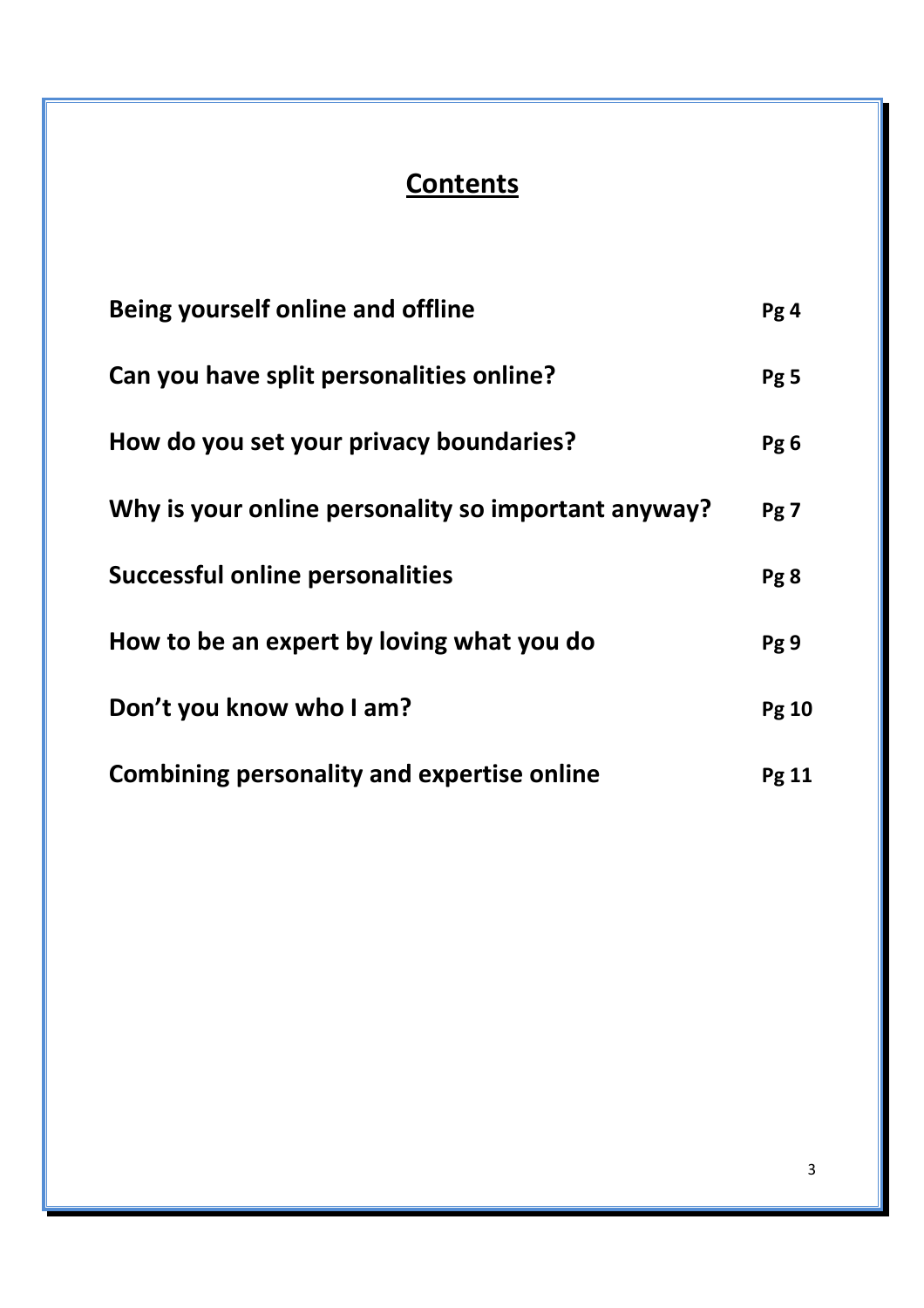# Being yourself online and offline

There are a number of different ways we can communicate our message to our customers or audience online, including:

- Video
- Audio
- Written content
- Live teleseminars / webinars

The majority of your communication is probably written content such as:

- Blog posts
- Your website content
- Email newsletter
- Guest post or articles about your area of expertise

Businesses can find this move from "face to face" to typed communication challenging because:

- Tone of voice and body language is lost when you type
- What might be a joke when said in person can sound insulting when written
- You can lose that "conversational" feel by missing out the casual remarks that come so naturally when we speak

However, there are also some fantastic benefits about moving into this "written" arena like:

- You have more time to think about what you want to say
- You have the wonderful delights of a "delete" button to avoid "foot in mouth" situations
- If you're a naturally shy person, you can find a lot of confidence by writing rather than speaking in person.

And there's also another big difference between publishing content online and having a chat in person…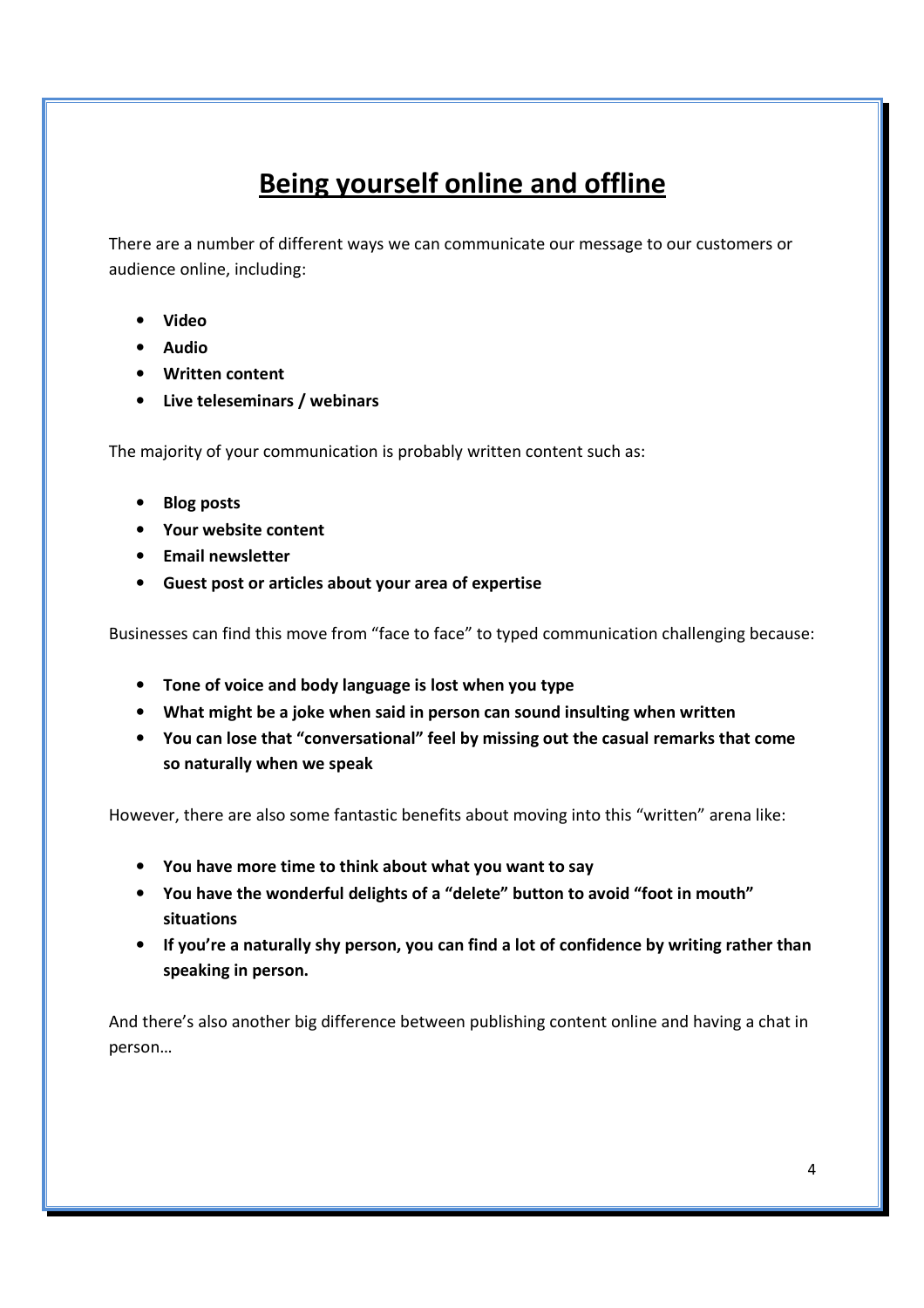### Can you have split personalities online?

I'm not talking about a Jekyll and Hyde situation where by day you're a determined, focused business owner and by night you run around howling at the moon and bathing in puddles (unless someone's switched your coffee for decaf – I've heard the withdrawals can make you do that).

I'm talking about how "in person" we sometimes flex different sides of our personalities.

For example, I might be slightly different around close friends and family compared to talking to a shop assistant. I'm probably not going to reveal (straight away) to the shop assistant that the reason I need insoles (well only one) is due to the freakish difference in size of one foot compared to the other, but I have no problem admitting this to my close friends (and now you).

Around certain people we show different "levels" of our personality. Is this being "inauthentic?" I don't believe so. Often we're not completely at ease with other people until we know them a little better.

#### Exercise 1 - Your multiple personalities

List 2 groups of people that you might reveal different levels of your personality E.q. Teachers / friends

Group 1:

Group 2: **Group 2: Group 2: Group 2: Group 2: Group 2: Group 2: Group 2: Group 2: Group 2: Group 2: Group 2: Group 2: Group 2: Group 2: Group 2: Group 2: Group 2: Group 2: Group 2: Gro** 

l,

How might you change the way you are slightly when you're with them?

Now, can we do the same thing online?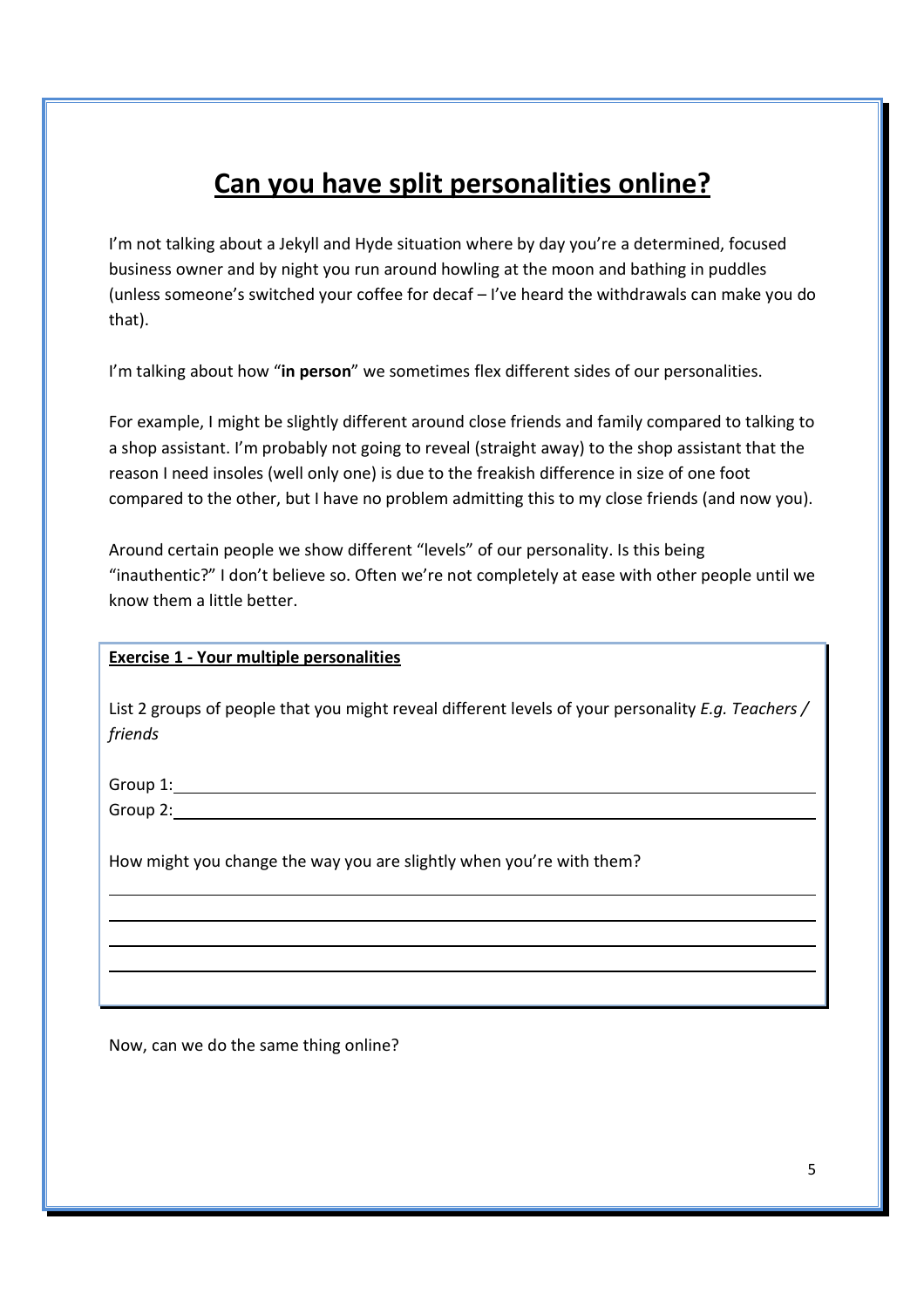### How do you set your privacy boundaries?

Trying to keep your personality separate as you might in person can be a little trickier. Once you've published your thoughts and opinions, unless it's behind a restricted area, it's there for the whole world to enjoy.

And unless you take it down, there's a good chance it's going to be archived online, somewhere forever.

#### With every tweet, blog post, blog comment or article you write, you're building up an online fingerprint of your personality for everyone to see.

So now the shop assistant, my friends and my secondary school English teacher know about my freakishly large foot. It seems there's no escape – or is there?

#### Does this mean the loss of privacy?

There are certain ways we can still keep part of our lives separate. With certain websites, information can only be seen by the people we choose accept into our circle, such as Facebook for example. So we might share some information on Facebook that we wouldn't put on Twitter, and you probably wouldn't share private one to one online conversations on your blog.

In addition to protecting your privacy, you're also respecting your different audiences. Your Twitter audience for example, probably doesn't have the same interest in your personal Facebook updates as your Facebook audience.

#### Exercise 2 – Set your online sharing boundaries

What parts of your life and personality would you like to keep private, or only share with certain audiences?

How will you do this?

l,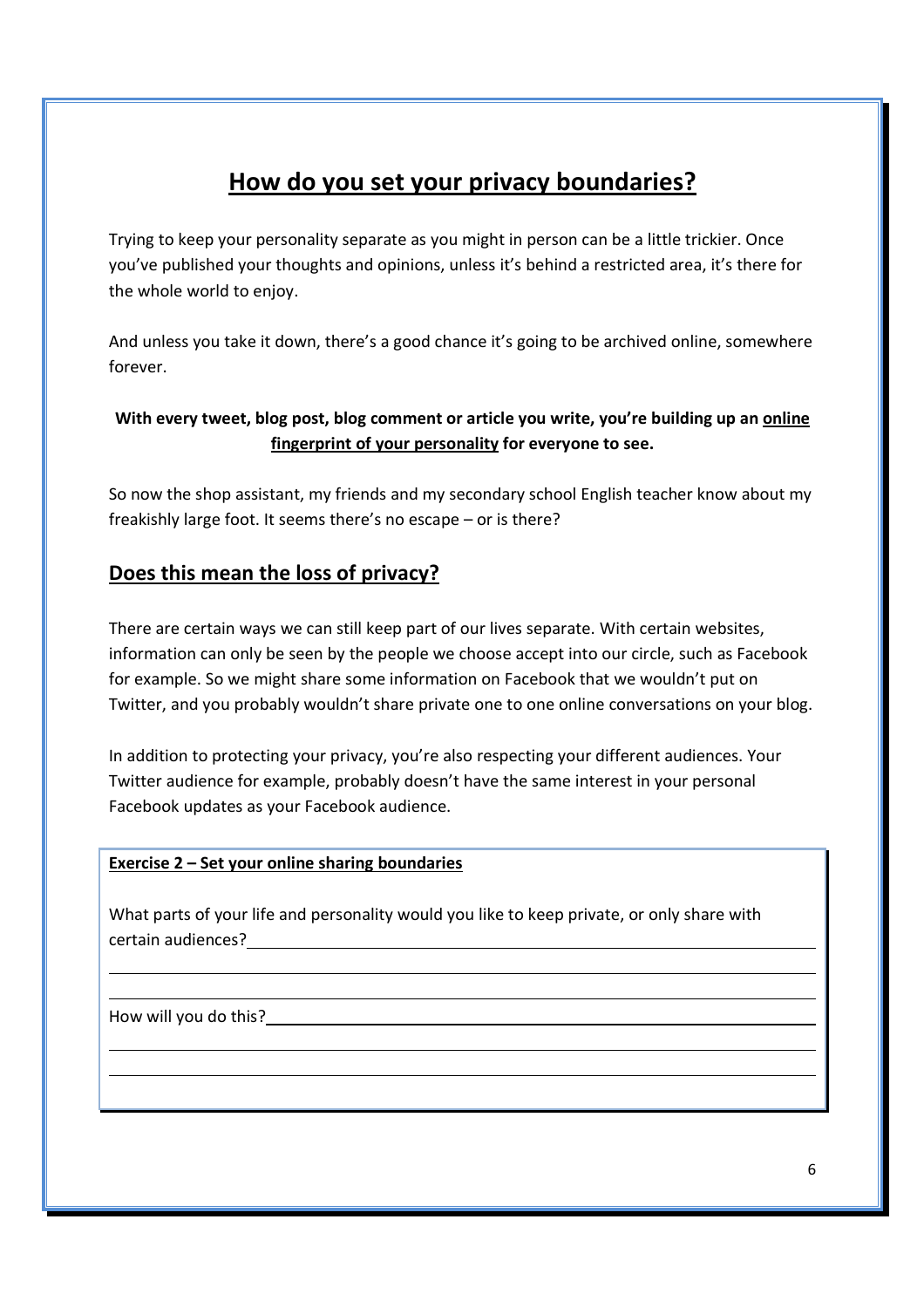### Why is your online personality so important anyway?

As a business owner, or a blogger, your online personality becomes your "brand" and ideally, within seconds you want your audience to have a distinct impression of:

- Who you are
- What you do
- What you DON'T do

When you can use written words, video and audio to convey this, it doesn't just help people "get to know you" it also:

- Sets you apart
- Builds trust

l,

 $\overline{a}$ 

• Makes it easier to attract complementary personalities

Exercise 3 – What online profiles do you currently have?

List any websites where you have a "public" online profile (e.g. twitter, Facebook, YouTube)

How do you use these sites to interact with your audience? (e.g. online chats, status updates.)

Do these profiles address who you are, what you do and what you don't do? If so, how?

#### Exercise 4 – Are you searchable?

If you want to know what pieces of your personality are easy to find online, try Googling your own name or business name. Is the first impression you get from this, the one you want your customers / audience to have?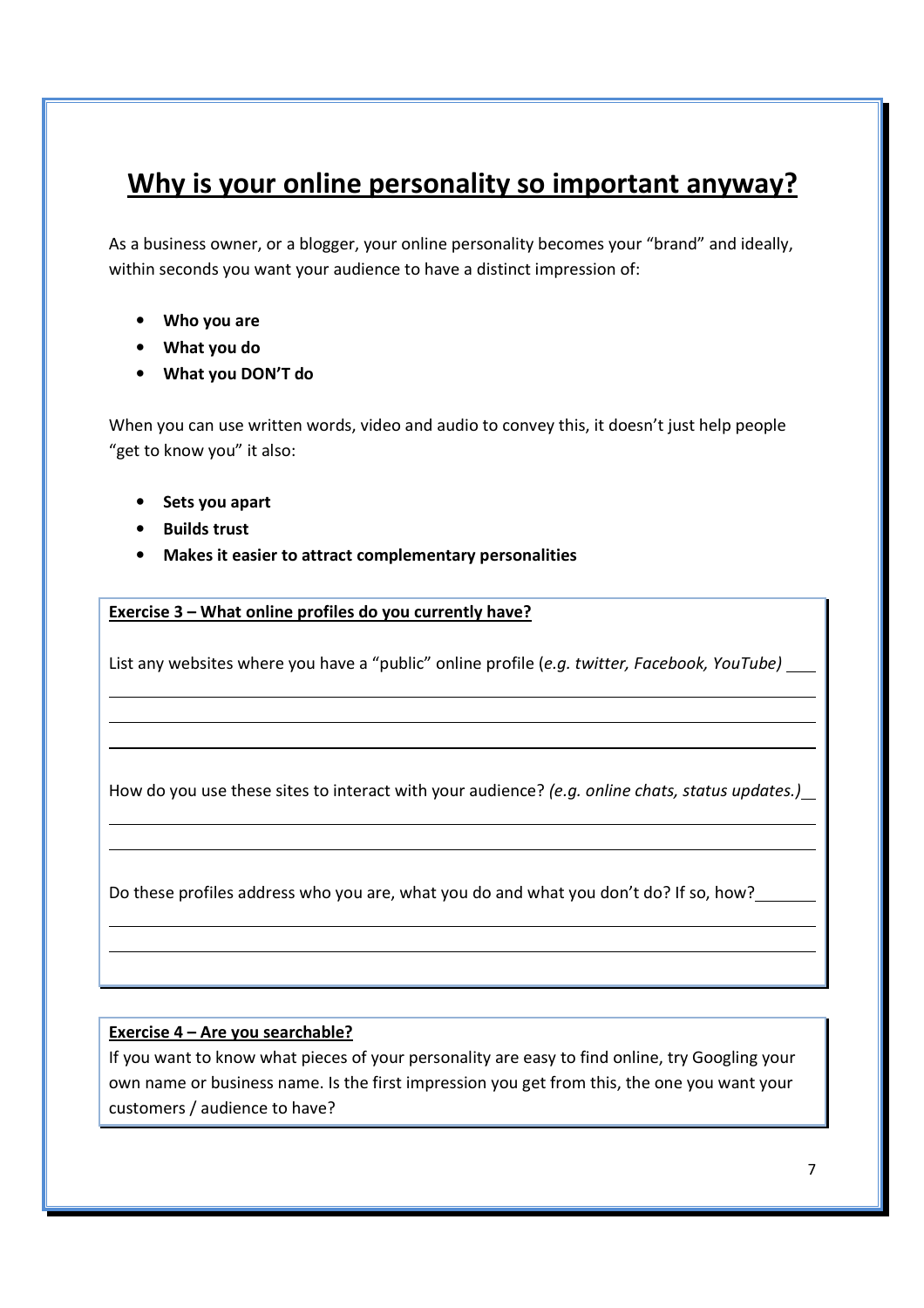# Successful online personalities

- Gary Vaynerchuck www.garyvaynerchuk.com
	- o Wine retailer
	- o Outgoing personality
	- o Now an influential speaker on new media and business
	- o http://www.youtube.com/watch?v=xg2MukcqbdE

#### • Naomi Dunford – www.ittybiz.com

- o Runs a marketing service for small businesses
- o Foul-mouthed and talks openly about her mistakes
- o Extremely loyal fan base of 25,000 readers a month

#### Natalie Tran – www.natalietran.me

- o Most-subscribed channel in Australia
- o Digital media student
- o Vlogs about awkward and humorous daily situations
- o Annual earnings estimated at \$100,000 from advertising
- o http://www.youtube.com/watch?v=NIX9NjpRWMg latest
- o Earlier video: http://www.youtube.com/watch?v=3-XXfxL3lOw
- Tucker Max www.tuckermax.com
	- o One of the most-hated internet celebrities
	- $\circ$  Best-selling author of "I hope they serve beer in hell" and "Assholes finish first"
	- $\circ$  Generally a horrible person by his own admittance not for the easily offended
	- o Accusations that some of his "true" stories are fictitious
	- o Popular following with the 16-25 male college student groups

One of the reasons these Internet Celebrities are hailed as experts and have a loyal fan base is because:

#### They're good at what they do, they love what they do AND their personalities are consistent

Naomi pretty much swears no matter what she's writing about, Tucker Max almost always insults people and Gary Vaynerchuk is apparently like an excitable puppy even off camera.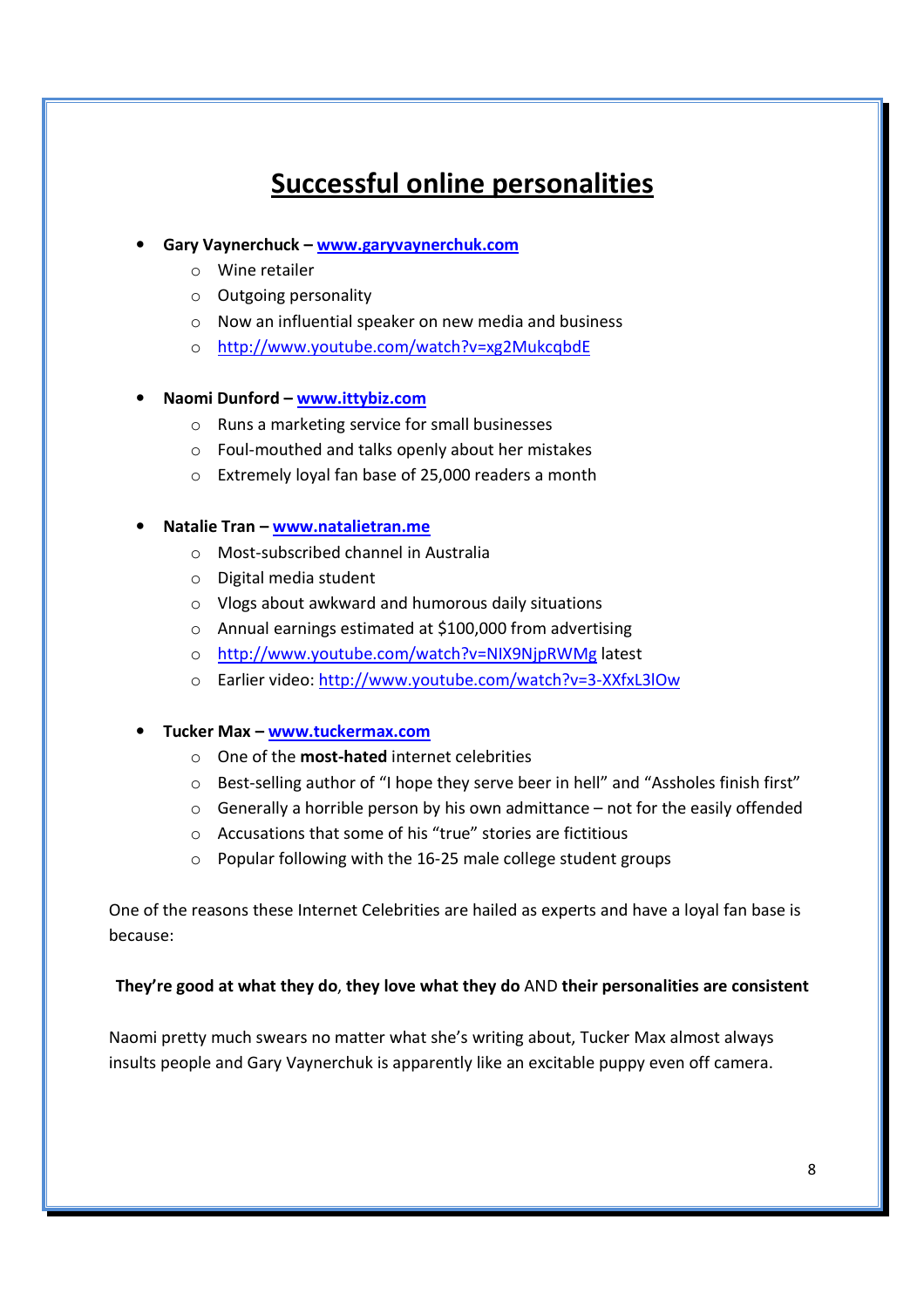# How to be an expert by loving what you do

In the previous examples there are a range of "occupations" represented:

- Wine retailer
- Marketing Consultant
- Vlogger
- Author

The previous personalities based their work and businesses on something they love to do and you'll want to do the same.

It's this kind of passion that give you energy to work through the dips, constantly improve your skills and keep going even when you hit a bump in the road. So what do you love to do?

#### Exercise 6 – What are you happiest doing?

Think about what you love doing. What would you do even if you didn't get paid for it? What makes the time fly for you when you get "in the zone?"

Another stage of carving out your online "expert" personality is to partner what you love with something you're good at. (Remember, being an "expert" doesn't mean being the "best." It means Being good enough to teach other people something of value.)

#### Exercise 7 – your expertise

I'm really good at:

 $\overline{a}$ 

My friends and family would say I'm pretty good at:

My proudest moment was:<br>
My proudest moment was:

I know a lot of stuff about:

My friends / family, usually ask me to help with: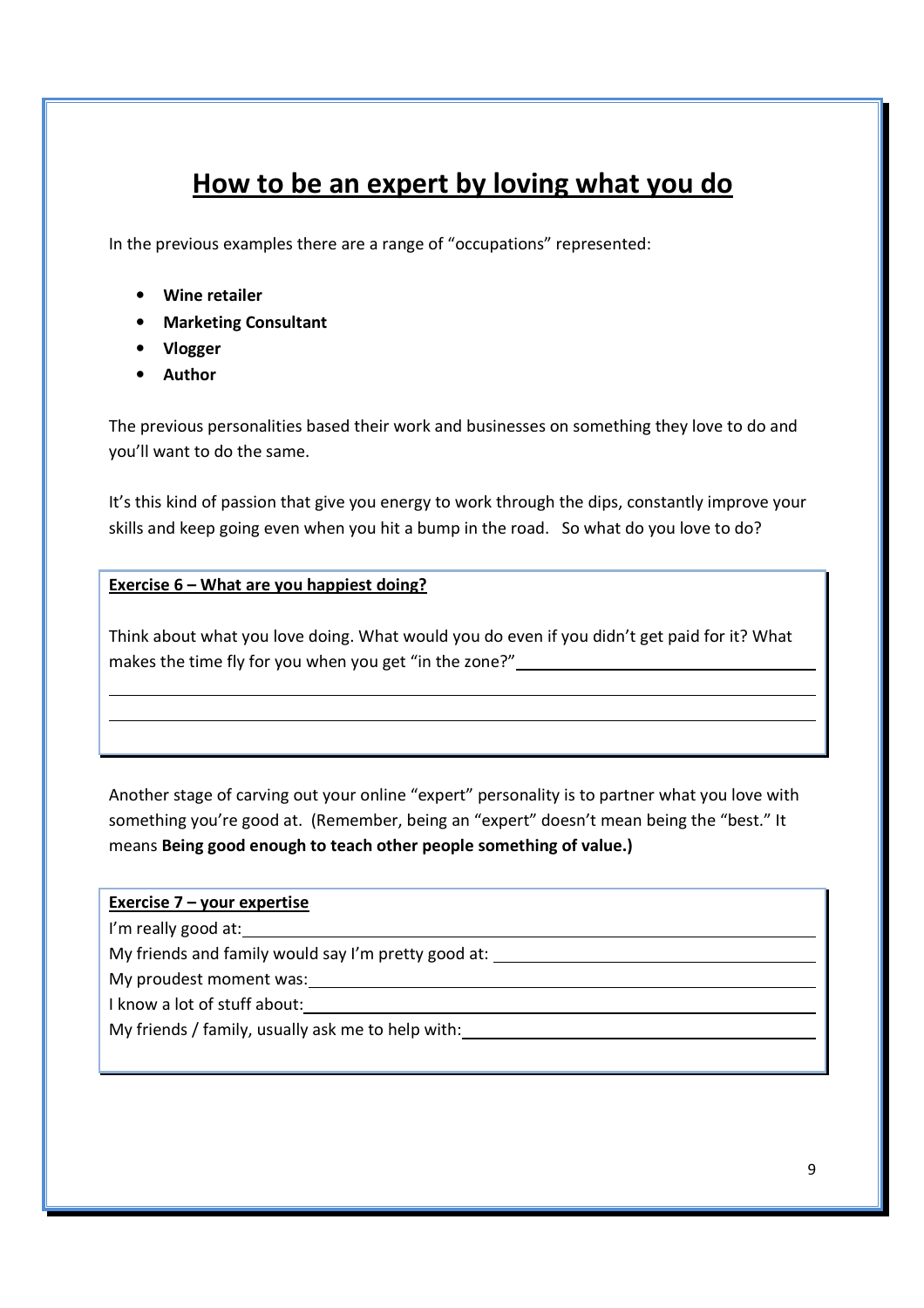# Don't you know who I am?

Just as your personality sets you apart from the next person, in business, this would be your "brand." The closer your content and online interactions are to your personality, the more authentic and trustworthy you and your brand will seem.

#### Exercise 8 – Who am I anyway?

How would friends describe you in 5 words?

What annoys you?

 $\overline{a}$ 

l,

What kind of magazines / tv shows / websites / books do you like to read / watch?

What makes you laugh?

Something most people don't know about me is:

#### What if people don't like me?

- Being like Marmite is a good thing for every person who doesn't like you, someone thinks you're the best thing since sliced bread
- It's more important to write what you believe / think than to please other people.
- The clearer you are about who you are, the more likely you are to attract other people who will suit your personality

#### Exercise 9 – The Marmite test – Love it or hate it.

Try to find something that has divided opinion online. For example a film, celebrity or business that has received favourable and unfavourable reviews. Instead of taking a side in the debate, try to understand how that particular film, show, food etc, appeals to different personalities and interests.